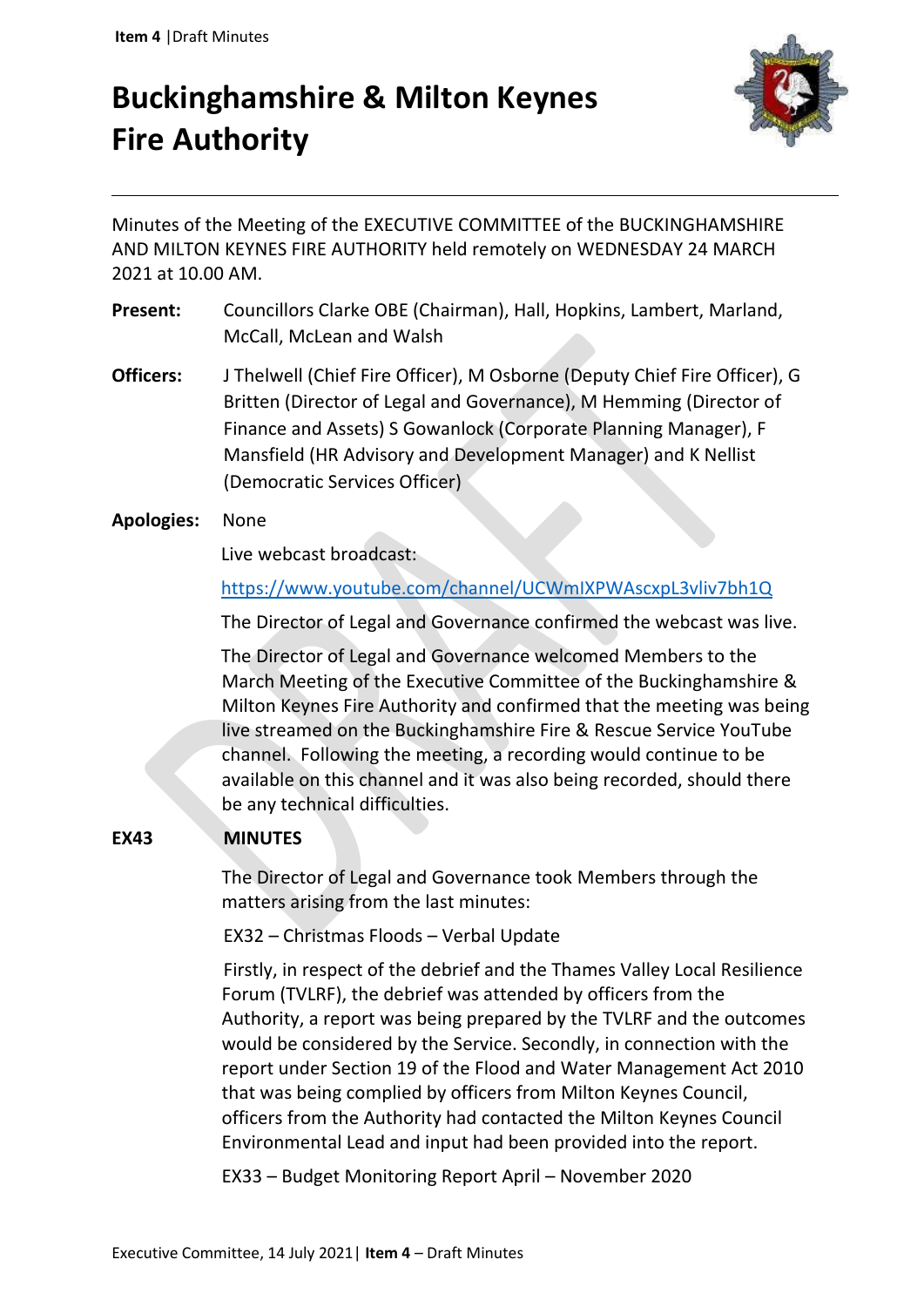Regarding the Blue light Hub, the Director of Finance and Assets confirmed that potential recovery of costs from the Professional Advisors, in terms of a potential legal claim, were being evaluated. The final account was still being evaluated with the main Contractor of the scheme, the majority of the work packages had been agreed and the final ascertainment was looking to finalise the evaluation of the extension of time requests and that would allow the Director of Finance and Assets to evaluate the value of the legal claim. The final date for the final ascertainment was the end of April 2021. Once this was completed, a potential legal claim would be considered. The Director of Finance and Assets would update Members in due course.

#### RESOLVED –

That the Minutes of the meeting of the Executive Committee held on Wednesday 10 February 2021, be approved and signed by the Chairman as a correct record.

#### **EX44 DISCLOSURE OF INTERESTS**

The Chief Fire Officer and Deputy Chief Fire Officer both declared they were Members of the Firefighters Pension Schemes.

#### **EX45 RECOMMENDATIONS FROM COMMITTEES –**

## **OVERVIEW AND AUDIT COMMITTEE – 17 MARCH 2021**

#### **CORPORATE RISK MANAGEMENT POLICY**

The Lead Member for Health and Safety and Corporate Risk advised that given the events of the last year, Members would appreciate the importance of maintaining a robust and up-to-date approach to identifying, evaluating, and controlling risks that could potentially compromise the Authority's ability to maintain its services to the public. This update to the Corporate Risk Management Policy and Guidance was therefore timely and welcome. As Lead Member for Health and Safety and Corporate Risk, I have been consulted during its development and support the changes and updates to the preceding policy and guidance that are presented here. The document had also been reviewed by our colleagues on the Overview and Audit Committee and they have recommended it to us for approval today.

The Corporate Planning Manager advised Members that the last update to the Corporate Risk Management Policy was approved by this Committee in March 2015. Although there wasn't anything fundamentally wrong with that policy, it had become overdue for review and therefore undertook to update it before the end of this financial year. Members would see from the cover paper, the opportunity had been taken in this review to look at recent good practice guidance from authoritative sources, in particular, the relevant International Standards Organisation (ISO) Standard, and used this to strengthen and supplement what was contained in the previous policy documentation. It had also been updated to reflect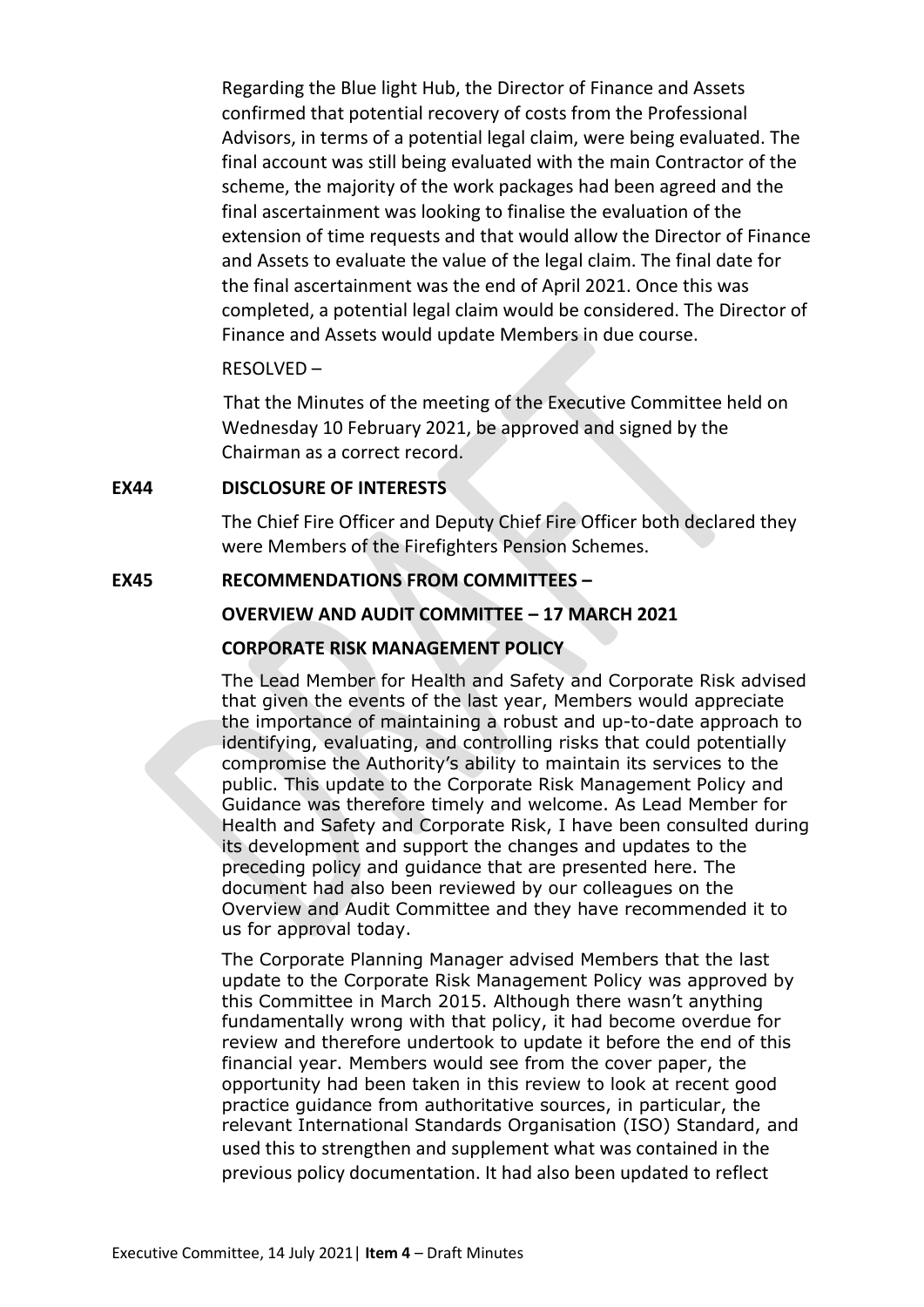recent changes to the Service's internal governance arrangements, particularly in relation to improvements to its project control environment. Updates and changes relative to the preceding guidance were shaded grey in the document.

The Corporate Planning Manger advised Members that before publication, and following feedback from the Chairman, arrows would be added to indicate the upward escalation process through the governance of corporate risks structure (6.1). There were also a couple of small typographical adjustments that would be made to the document before publication.

#### RESOLVED –

That the Corporate Risk Management Policy set out at Annex A and Guidance at Annex B, be approved.

## **EX46 GENDER PAY GAP REPORT 2020**

The HR Advisory and Development Manager advised Members that the Authority was advised on 23 February 2021, that due to the continuing impact of the Coronavirus pandemic, the Equalities and Human Rights Commission (EHRC) announced that employers would have an additional six months after the current reporting deadline to report their gender pay gap information. All employers now have until 5 October 2021 to report their gender pay gap information and no enforcement action would be taken if they report by then. Notwithstanding the suspension of the compulsory reporting of the gender pay gap for the second year, for openness and transparency the intention was for this data to be published once approved.As an organisation, the Authority had a duty to carry out gender pay gap reporting, and to annually publish six pieces of prescribed data about the pay and bonuses of male and female employees. the snapshot date for public sector employers was 31 March each year, and the data presented within the report was based on data as at 31 March 2020.

The gender pay gap shows the difference between the average earnings of males, compared to females, irrespective of role or seniority. It examined the difference in the average pay gap, expressed as a percentage of male earnings. It was important to note that a gender pay gap was not unlawful and the presence of a gender pay gap did not mean the Authority was discriminating against groups of individuals. A gender pay gap was a reflection of a workforce profile at a specific time, i.e., the snapshot date. This was the fourth year of undertaking gender pay gap reporting, and for 2020 the gender pay gap had increased by 3.7 percentage points to 18.8 per cent. This increase took the Service 3.3 percentage points above the UK average, which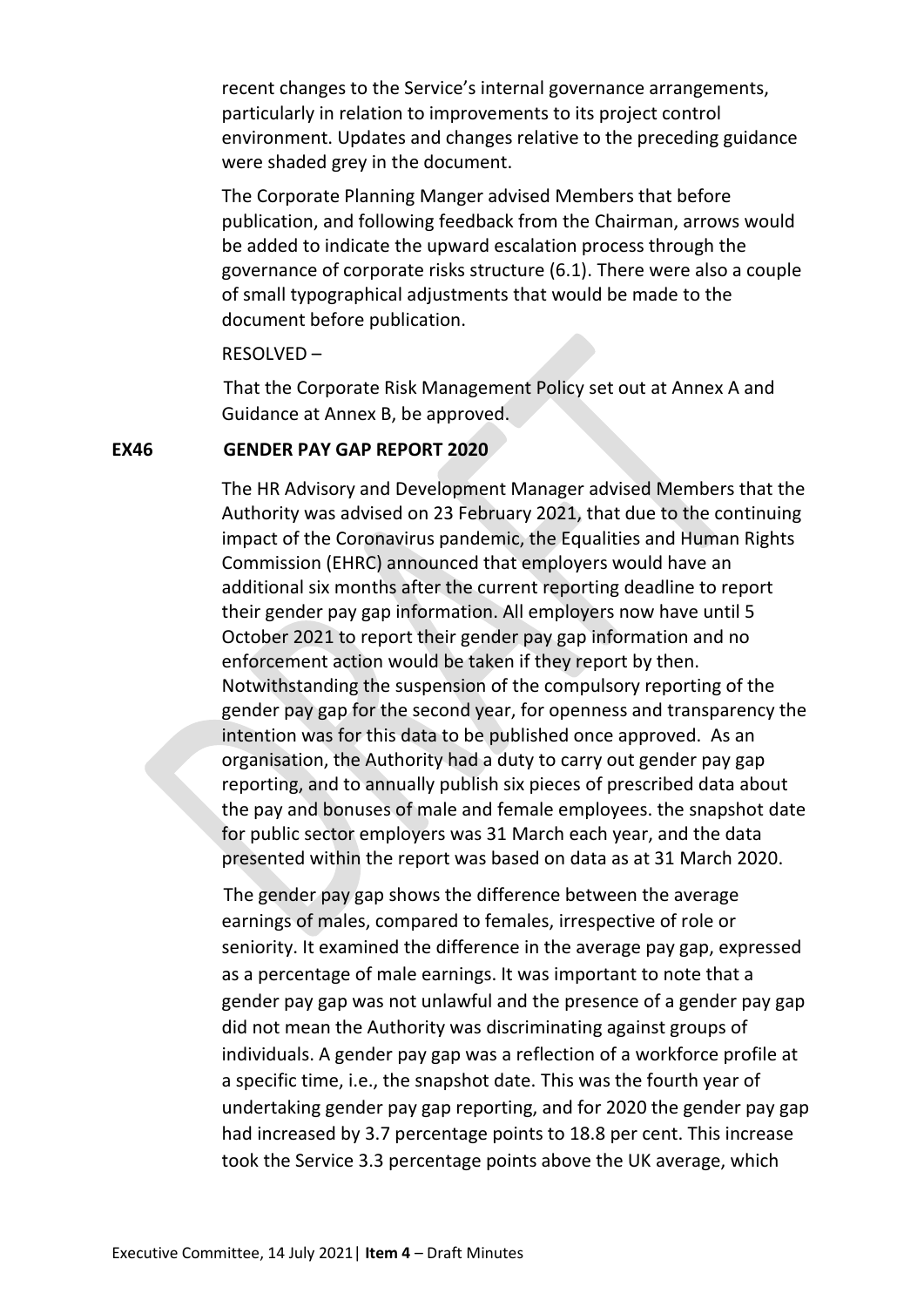was 15.5 per cent for April 2020. In comparison, for 2019, the Service was 2.3 percentage points below the UK average. For 2020 the Service's median gender pay gap had also increased, by 4.9 percentage points, from 10.4 per cent in 2019 to 15.3 percent in 2020.

The HR Advisory and Development Manager advised Members that the action plan detailed key areas of activity to lower the gender pay gap. Whilst the foundations for improvement had been laid through these initiatives, and progress was being made, it would be several years before there was a significant impact on gender parity within pay. The Authority would continue to strive to increase gender diversity in all areas of the organisation and lowering the gender pay gap.

#### RESOLVED –

That the content of the Gender Pay Gap Report 2020 be noted and approved for submission to the Government's Website (Gov.UK) as per reporting requirements.

# **EX47 FIREFIGHTERS' PENSION SCHEME – AGE DISCRIMINATION REMEDY AND EMPLOYMENT APPEAL TRIBUNAL JUDGEMENT**

The Director of Finance and Assets advised Members that the purpose of this report was to present the latest legal advice the Authority had received in relation to the Firefighters Pension Scheme age discrimination remedy, and the recent Employment Appeal Tribunal judgment. The background to this and genesis to all the changes in public sector pensions, was part of the Lord Hutton review which led to the Public Service Pensions Act 2013 and regulations made under primary legislation. There were a number of changes and primary legislation required the restriction of existing final salary schemes. However, within this, certain members could be protected and retain the rights to their previous scheme, under what was known as transitional arrangements, which were undertaken in order to protect those closer to retirement.

Within the Firefighters Pension Scheme, there was protection to all members of the scheme who would be 55 by 31 March 2022. It also provided for tapered protection, which meant that members were protected in their original scheme on a tapered basis depending on age until 31 March 2022. Anybody who did not qualify for protection or tapered protection was immediately moved into the 2015 scheme. A legal challenge was bought by the Fire Brigades Union (FBU) on behalf of members on whether these protections constituted direct age discrimination, and indirect race and sex discrimination.

The Director of Finance and Assets advised Members that this led to a tribunal and a number of appeals, culminating in the Court of Appeal in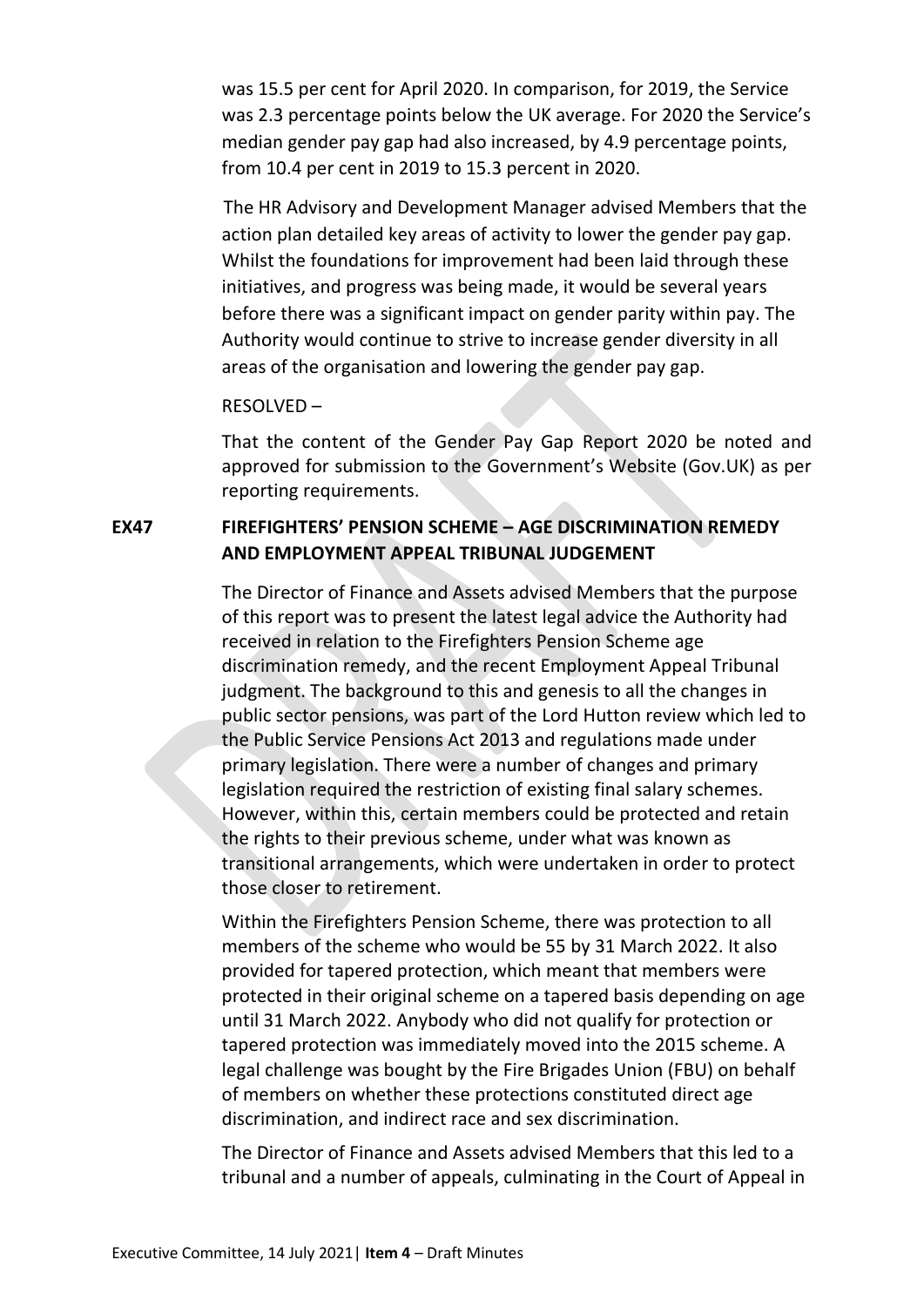December 2018. Essentially, this found that the transitional protection element of the 2015 public service pension reforms constituted unlawful age discrimination. It was important to note that only the transitional protection was unlawful, moving all members to the 2015 scheme on 1 April 2022 wasn't discriminatory. In order to remedy age discriminatory treatment across public sector schemes by removing the discriminatory treatment while protecting members who may have been better off in the reformed schemes, the Treasury committed to launching a formal consultation in 2020. The remedy period was defined as between 1 April 2015 and 31 March 2022. The remedy only applied to members who were in service on or before 31 March 2012 and on or after 1 April 2015, including those with a qualifying break in service of less than five years.

The Director of Finance and Assets advised Members that in advance of the consultation being issued, there was also something known as immediate detriment guidance from the Home Office. Immediate detriment in this context referred to those who were due to retire in the very near future, and by extension, those who would retire before the necessary changes in legislation to remove the discrimination were made. This guidance should not be applied to scheme members who had already retired and were in receipt of their pension payments. These cases were more complex to address, especially due to complexities in rectifying the member's tax position. It was important to note that all cases processed using this guidance would need to be revisited once the Government's approach to removing the age discrimination had been finalised. This was likely to be after April 2022, possibly as late as October 2023.

The Government consultation proposed two options for removing the discrimination between scheme members, the two options were immediate choice or deferred choice underpin. In October 2020 the response to the consultation was brought to the Authority, setting out the pros and cons of each approach without stating a preference of one over the other. Subsequently, some additional guidance was issued in October 2020, Appendix D in the pack.

The Director of Finance and Assets advised that on 12 February 2021, the Employment Applied Tribunal (EAT) gave judgment which held that fire and rescue authorities should have overruled the Government legislation on discrimination. Before this judgment was given, the Authority had commissioned some legal advice jointly with Royal \* Berkshire Fire and Rescue Authority following the Court of Appeal's ruling on the arrangements and were waiting on the outcome of this EAT before that advice could be finalised. The legal advice was that the Authority was now entitled to act on the basis of the judgment. Since this paper was published, the Local Government Association (LGA) had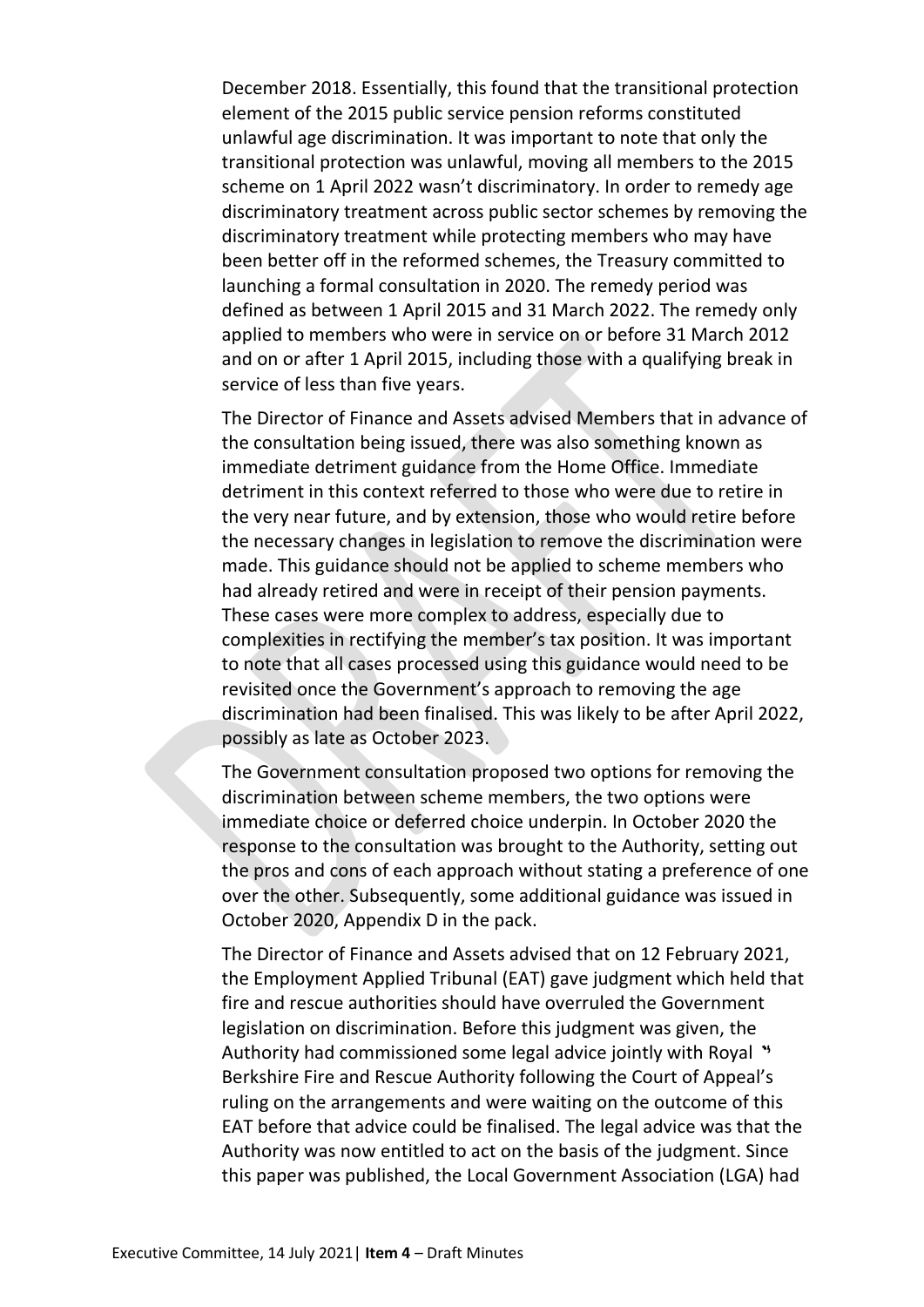decided not to appeal the ruling against the judgment. Legislative changes would not be in place until April 2022, but it was imperative that the Authority took action now. To highlight some of the risks, some of the guidance on some technical aspects does not yet exist. In some cases, there may be insufficient information to be able to calculate benefits. If the Authority does nothing, this would risk further challenge by the FBU and/or others.

A Member asked that if members of the scheme sign the document, it wouldn't be detrimental if things changed going forward and was advised that it wouldn't prejudice them at all, the Authority had a duty to make members aware that best endeavours were being used to calculate their pension and try to make it as accurate as possible.

A Member asked if the Authority would be helping members of the pension scheme with pension advise and was advised that to the extent it was able to, but the letter would also recommend that members get their own independent financial advice.

A Member said it was mentioned that there was a number of potential issues involved in processing immediate detriment cases, and that in some cases it may not be possible to calculate benefits due under the old scheme. The Director of Finance and Assets advised that each case would be looked at on a case-by-case basis. For example, a firefighter who has been in the same role for the whole period and has relatively simple personal circumstances would be easier to calculate benefits for (relatively speaking, albeit there would still be uncertainties around interest and tax relief in relation to employee contributions). Someone else for example, who had changed roles a number of times, would be entitled to a split pension and a contribution holiday, had divorce debits and had already breached their annual and lifetime allowances may find that the combination of factors makes it impossible to reliably calculate the benefits as per their old scheme. As well as having asked the QC to draft letters for those individuals where it was possible to calculate benefits, the QC would also draft a letter to those where it had not been possible to provide a reliable calculation, explaining why it had been possible to resolve other cases but not theirs.

A Member stated that the recommendations don't apply to those members that had already retired The Director of Finance and Assets advised that currently it was not possible to remedy these cases, as the process for adjusting employee and employer contributions and associated tax implications retrospectively was even more complex, and as noted in the Home Office guidance, there were outstanding issues that were still to be resolved. The Authority was keeping a close eye on guidance as and when it was issued. The Authority recognised that many of those currently in receipt of pensions were not receiving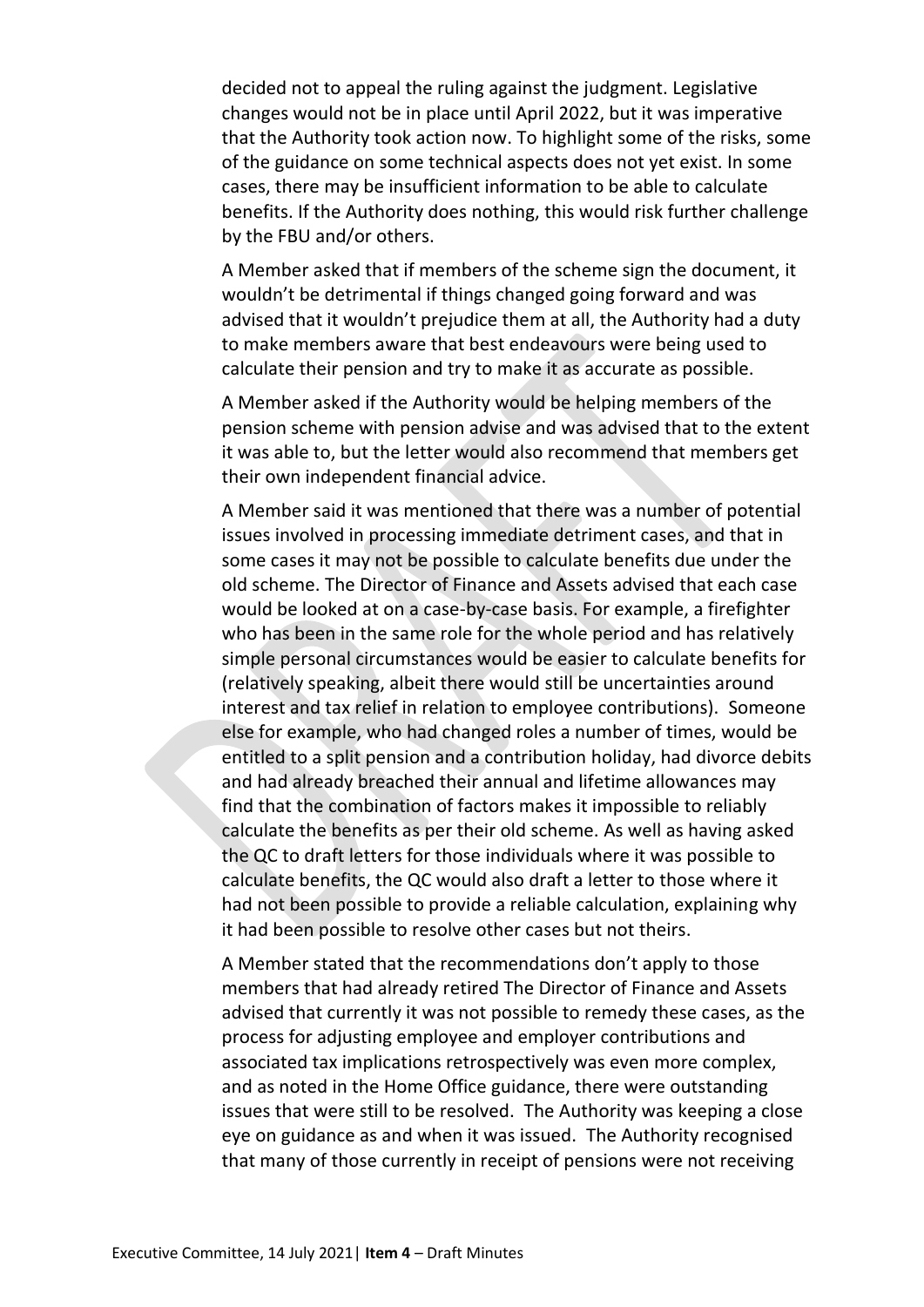their full entitlement and would look to correct this as soon as possible.

A Member asked if the Authority was expecting to see any increases in the charges from the pensions administrators due to the added complexity they would have to undertake and was advised that there had not been any at present as the Authority was still within the contractual rates. If recalculations need to be made, there may be an additional charge as pensions were becoming more and more complex to administer.

A Member asked how the Authority would ensure that the letters drafted on behalf of the Authority by the QC would be received by the individual pension members and was advised that there were a limited number of cases who fell under the immediate detriment (approximately 15), so the members could be contacted on an individual basis to really emphasise the importance of this and spoken to on an individual basis.

A Member asked if a pensions officer had been employed to help the Authority get through this additional work and was advised that the Authority would shortly be going out to advertisement, collaboratively with Royal Berkshire Fire and Rescue Service as the Authority worked closely with them on the legal advice and shared the same pensions administrator.

A Member asked if the Authority knew the number of staff who had already retired and would need to be contacted and was advised that the numbers were not currently to hand.

## RESOLVED –

That the Executive Committee, on behalf of the Authority (the Scheme Manager of the Authority's firefighter pension schemes):

- 1) Note the contents of the report;
- 2) Resolve that all firefighters who were members of the FPS 1992 or NFPS 2006 ("their old schemes") who:
	- (a) belonged to those schemes at 1 April 2012; and
	- (b) continues to do so on 31 March/1 April 2015; and
	- (c) who did not qualify for full protection from being transferred into the new 2015 Pension Scheme under the Public Service Pensions Act 2013 and the transitional regulations made thereunder; and
	- (d) who have been transferred, or are liable to be transferred at the end of their tapered protection, into the new 2015 Scheme;

are now deemed to be members of their old schemes and if still on